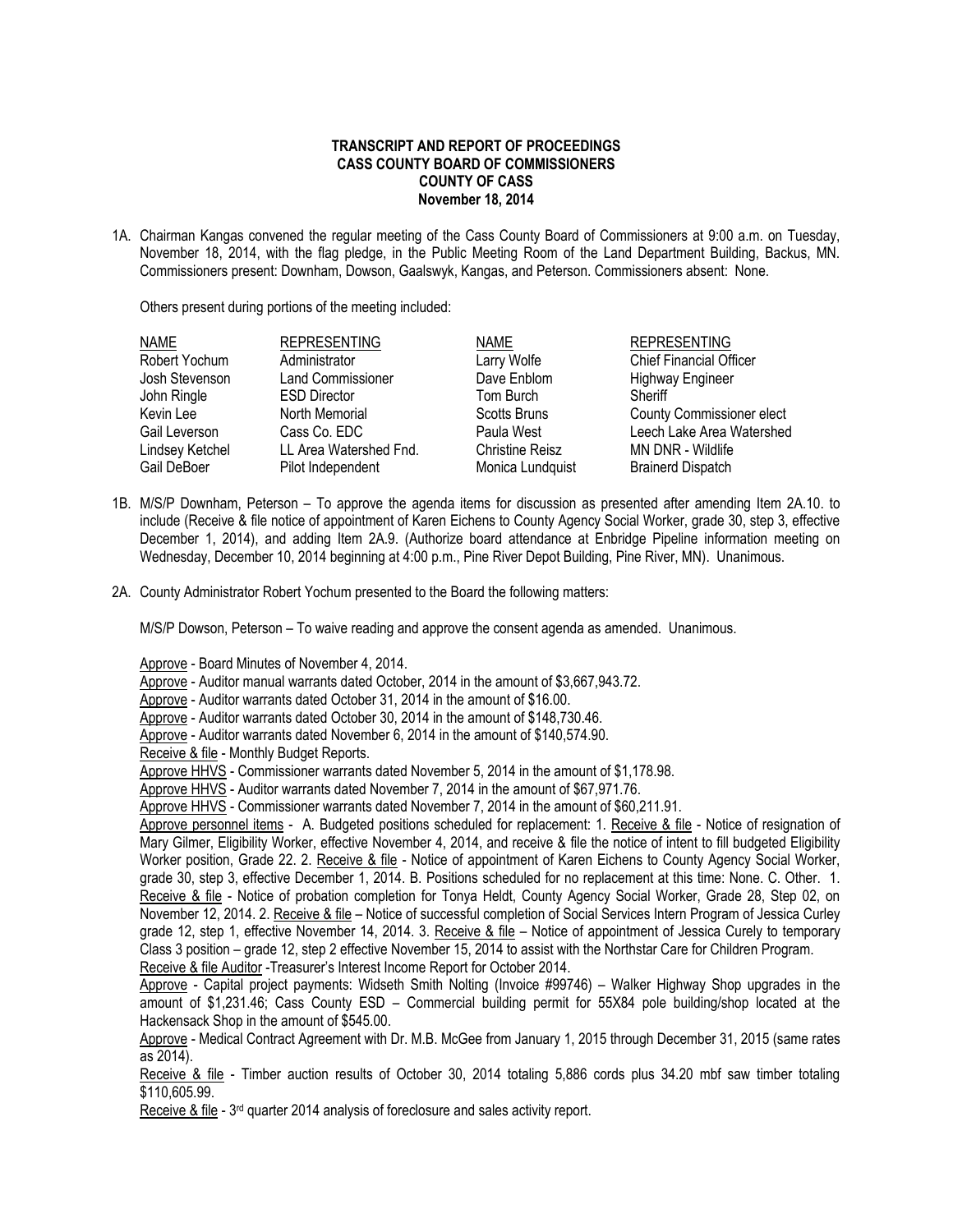Receive & file - Cass County EDC October 2014 Activity Report.

Approve – HHVS agreements: 1.) Purchase of Service Agreement with MN Dept of Health, Community Health Board Master Grant Project Agreement dated 1-1-2015 to 12-31-2019: a.) CY15 award of \$122,653, b.) Title V MCH Block Grant - CY15-\$38,446, CY16-\$38,446, c.) Family Home Visiting CY15 1-1-15 to 6-30-15 \$20,626, 7-1-15 to 12-31-15 \$20,626, 2.) Addendum to Community Support Services Agreement Supported Employment Services for Adults Woodview Support Services/Oakridge Homes, Inc. 1-29-2014, 1-1-2015 to 12-31-2015, and 3.) UCARE Minnesota - Amendment #2014-1 County Participation Agreement effective 7-1-2014, changes to Exhibit B4 and B5 County Care Coordination Reimbursement.

Approve - Attendance of newly elected Cass County Commissioner Scott Bruns at the AMC Annual Conference on December 8-9, 2014 at the St. Cloud Convention Center, St. Cloud, MN, and attendance at the "County Government 101" for New County Commissioners on Jan. 28-29, 2015, MCIT Building, St. Paul, MN.

Approve licenses – Tobacco: Remer Junction - Northern Star Cooperative Services, Remer (City); Ernie's on Gull Lake - CMZ Hospitality, East Gull Lake; Holter's Grocery - Holter's SuperValu, Inc, Remer (City); Winnie Store - Winnibigoshish Historical Center, Inc, Unorganized; DJ's Liquor Outlet, Inc – Joseph Karst, Powers; MacHart's Landing - Earl Machart, Federal Dam; Mule Lake Store - Big Thunder Enterprises LLC, Wabedo. On & Off Sale 3.2 Beer: Agency Bay Lodge - Sharon Palmer, Turtle Lake.

2B. Mr. Yochum summarized discussion from a Personnel Committee of the Board meeting of February 18, 2014 regarding the STS Crew Leader, Sheriff Burch explained the benefits of the position being sworn as a deputy (present STS Leader is a sworn Deputy) and managed as an assignment. The resulting grade change would be from grade 20 to grade 27 funded within the adopted 2014 and proposed 2015 Sheriff's Office budgets.

M/S/P Downham, Dowson – To approve the Personnel Committee recommendation that the STS Crew Leader be budgeted as deputy assignment and that per Sheriff Burch's request Deputy Chad Emery be placed on grade 27, step 1 effective November 24, 2014. Unanimous.

Mr. Yochum summarized discussion from a Personnel Committee of the Board meeting of October 23, 2014 regarding succession planning including strategies for personnel administration utilizing a Human Resource Director. Administrator Yochum presented a summary job description and a grade 43 recommendation from Public Employment HR Consulting (PEHRC) for the HR Director position. Land Commissioner Josh Stevenson volunteered to perform the HR Director duties on a part time basis and maintaining his present Land Department responsibilities. Mr. Stevenson presented a draft 2015 work plan focused on offering Department Heads succession planning assistance and labor contract negotiation participation as requested by the Administrator.

M/S/P Dowson, Gaalswyk – To approve the Personnel Committee recommendation that the position of Human Resource Director be established per the summary job description provided by PEHRC, and further, to appoint Joshua Stevenson to the same at grade 43, step 8, effective November 24, 2014, with present Land Commissioner duties unchanged. Unanimous.

- 3A. Cass County Economic Development Corporation Director Gail Leverson reviewed the 2014 EDC Annual Report. Ms. Leverson noted that the JOBZ program will end in 2016. Director Leverson reported that the Central Lakes College satellite location in Pine River will be holding classes for Nursing Assistant and Home Health Aide beginning on January 13, 2015. An annual job survey and EDC financial report were also discussed. No action necessary.
- 4A. Highway Engineer David Enblom presented Resolution No. 51-14 for the advance of state aid regular construction funds for the 2015 construction season. Mr. Enblom added that advance of state aid funds has been noted in the approved five year road and bridge capital plan. .

Commissioner Downham offered Resolution No. 51-14 and moved its adoption and Commissioner Peterson seconded:

WHEREAS, the County of Cass is planning to implement County State Aid Street Project(s) in 2015 which will require State Aid funds in excess of those available in its State Aid Regular/Municipal Construction Account, and

WHEREAS, said County is prepared to proceed with the construction of said project(s) through the use of an advance from the County State Aid Construction Fund to supplement the available funds in their State Aid Regular/Municipal Construction Account, and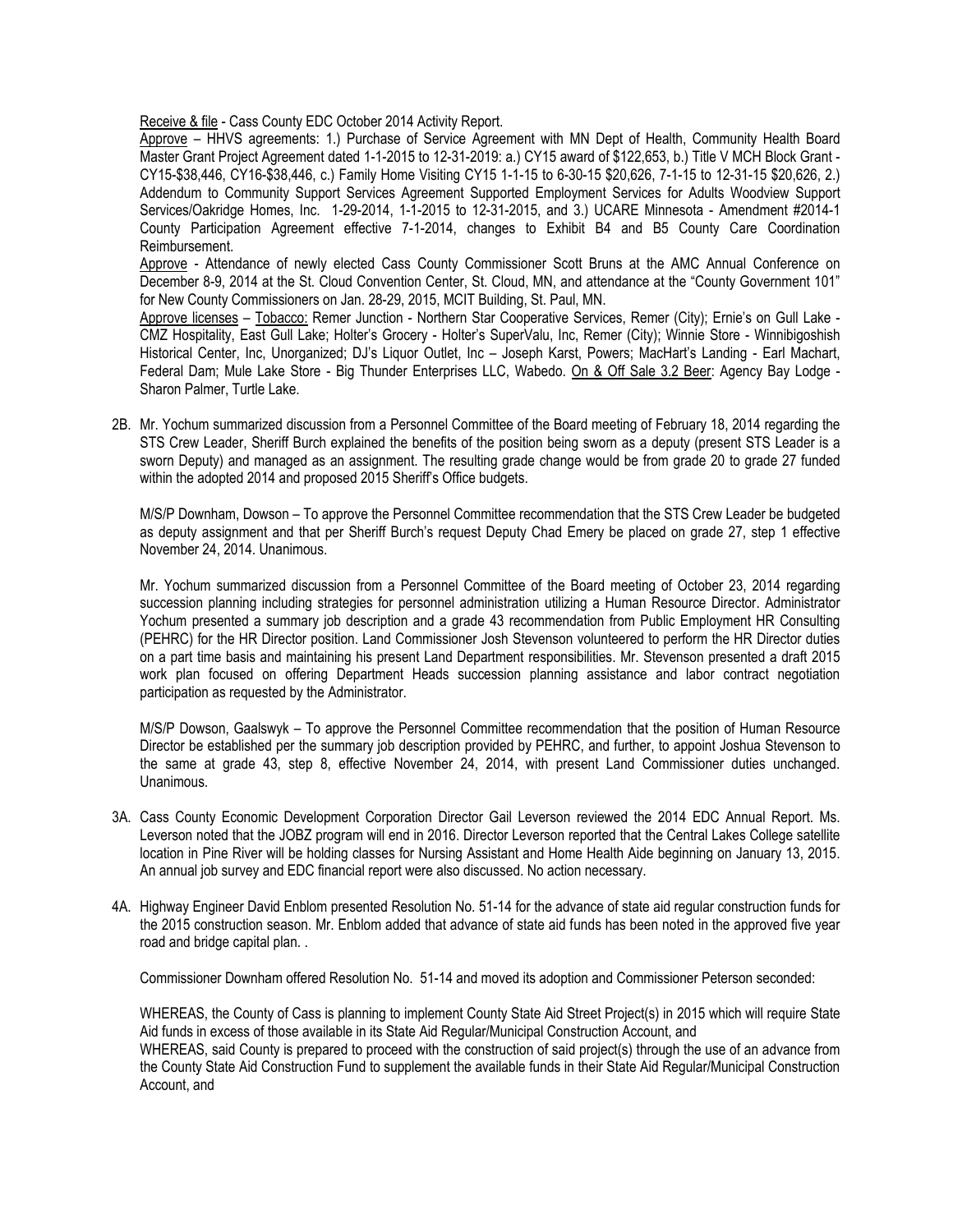WHEREAS, the advance is based on the following determination of estimated expenditures:

| Account Balance as of date 11/01/2014             |  | \$<br>0      |              |              |
|---------------------------------------------------|--|--------------|--------------|--------------|
| Less estimated disbursements:                     |  |              |              |              |
| Project # SAP 011-604-017                         |  | \$           | 2,800,000.00 |              |
| Project # SAP 011-658-006                         |  | \$           | 700,000.00   |              |
| Project # SAP 011-665-009                         |  | \$.          | 1,000.000.00 |              |
|                                                   |  |              |              |              |
| Project #                                         |  | \$           |              |              |
| Project Finals (overruns-if any)                  |  | $\mathbb{S}$ |              |              |
|                                                   |  | \$           |              |              |
| <b>Total Estimated Disbursements</b>              |  |              |              | 4,500,000.00 |
| Advance Amount (amount in excess of acct balance) |  | 1,600,000.00 |              |              |

WHEREAS, repayment of the funds so advanced will be made in accordance with the provisions of Minnesota Statutes 162.08, Subd. 5 & 7 and Minnesota Rules, Chapter 8820, and

WHEREAS, the County acknowledges advance funds are released on a first-come-first-serve basis and this resolution does not guarantee the availability of funds.

NOW, THEREFORE, Be It Resolved: That the Commissioner of Transportation be and is hereby requested to approve this advance for financing approved County State Aid Highway Project(s) of the County of Cass in an amount up to \$1,600,000.00 in accordance with Minnesota Rules 8820.1500, Subp. 9. I hereby authorize repayments from subsequent accruals to the Regular/Municipal Construction Account of said County from future year allocations until fully repaid.

Resolution No. 51-14 was adopted by majority vote: Ayes: Downham, Dowson, Gaalswyk, Kangas, Peterson. Nays: None.

4B. Mr. Enblom requested approval to renew the County Surveyor's contract through December 31, 2015, adding that the \$80.00 per hour rate will not exceed the budgeted amount of \$36,000.00.

M/S/P Downham, Gaalswyk – To approve the Cass County Surveyor's contract with Northern Engineering & Consulting Inc. at a rate of \$80.00/hour, not to exceed \$36,000.00 beginning January 1, 2015 through December 31, 2015. Unanimous.

5A. Paula West from West Communications reported on the status of conservation easement activity in Cass County from 2006 through 2014. Agreements with landowners now include protection of 1,087 acres, and 33,600 feet of shoreland (6+ miles). Ms. West also reported on future work through 2017 on sensitive shorelands in north central Minnesota (Outdoor Heritage Fund - Phase II), and the 2015 through 2018 multi-benefit watershed conservation for north central lakes totaling \$1.0 million.

M/S/P Peterson, Gaalswyk – To receive & file the Conservation Easement status report as presented. Unanimous.

5B. ESD Director John Ringle discussed the need for information on ground water resources, and the impact of land use on surface and ground water quality. As recommended by the Forest Land Conversion Subcommittee of the Board one additional source of for long term water quality planning is a County Geologic Atlas. Mr. Ringle requested \$30,000 as the county contribution to the Geologic Atlas. County funds would be added to the \$70,000 that the Minnesota Geological Survey has already spent on data collection in Cass County with an additional \$350,000 to \$400,000 planned to complete Part 1 of the Atlas. The MNDNR will follow with Part 2 focused on aggregate resources with an estimated expenditure of an additional \$250,000 to complete the Atlas Project. Mr. Ringle proposed to utilize paid interns, solely dedicated to specializing in GIS and county records search will greatly expedite the creation of the mapping data from well records.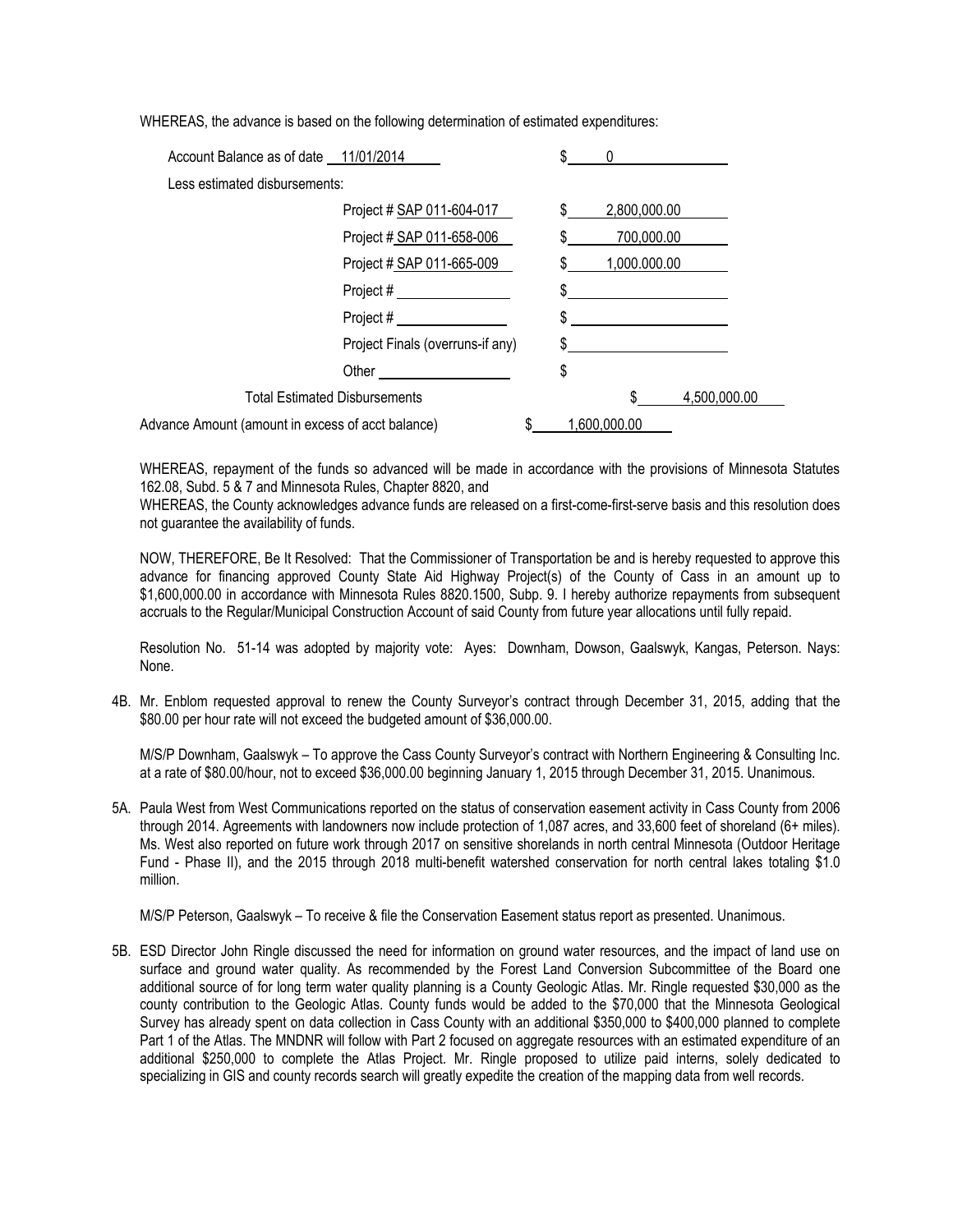M/S/P Dowson, Downham – To authorize a County Geologic Atlas Project budget of \$10,000 from Forest Development fund balance, \$5,000 from the ESD operating budget, \$10,000 from Conservation Fund #73 fund balance, and \$5,000 from the Cass SWCD Board, utilizing ESD temporary employees to complete the well mapping portion as required by the Minnesota Geological Society. Unanimous.

5C. Mr. Ringle presented the Cass County Solid Waste Management Plan draft prepared by Wenck Engineers & Scientists per Board action of May 6, 2014, and reported no public comments have been received after public notice of August 19, 2014.

Commissioner Downham offered Resolution No. 52-14 and moved its adoption, and Commissioner Peterson seconded:

## ADOPTION OF THE 2014 SOLID WASTE MANAGEMENT PLAN

WHEREAS, the State of Minnesota requires Counties to develop and adopt a Solid Waste Plan in accordance with MS 115A.46, MS 115A.471, MS 115A.551 subd *6-7,* MS 115A.552, MS 115A.557 subd 2-3, MS 115A.63, MS 115A.84, MS 115A.914, MS 115A.96 subd *6-7,* MS 115A.917; MS 115A 97 and MR 9215 and all other applicable Statutes and Rules, and

WHEREAS, the State of Minnesota requires said Solid Waste Plans to be reviewed and/or modified periodically. Said timeline for Solid Waste Plan update is every 10 calendar years, and

WHEREAS, Cass County recognizes the need and responsibility to plan for and practice environmentally sound methods for managing its solid waste streams, and

WHEREAS, Cass County recognizes the need to plan for and implement various strategies, programs or facilities to promote the proper management and disposition of solid waste generated within the County, and encourage the reduction, reuse, recycling, composting and/or advanced processing of that solid waste as may be available based upon the type of solid waste material generated and the integrated solid waste management system in place, and

WHEREAS, the draft 2014 Cass County Solid Waste Plan does describe the integrated solid waste management system currently in place to meet the needs of Cass County's citizens and requirements of the State of Minnesota, and

WHEREAS, the State of Minnesota has placed on August 20, 2014, public notice that draft of the 2014 Cass County Solid Waste Plan in accordance with the requirements for publication, notice and comment period, and

WHEREAS, upon completion of the public comment period on September 18, 2014, no comments were received in objection to the adoption of the draft 2014 Cass County Solid Waste Plan and there was no official request for a contested case hearing to the adoption of the draft 2014 Cass County Solid Waste Plan from any member of the public.

THEREFORE BE ITRESOLVED, that the Cass County Board of Commissioners hereby adopts the 2014 Cass County Solid Waste Plan, and

BE IT FURTHER RESOLVED, that the Cass County Board of Commissioners hereby submits the 2014 Cass County Solid Waste Plan to the Minnesota Pollution Control Agency for final approval pursuant to applicable Minnesota Statutes and Rules.

Resolution No. 52-14 was adopted by majority vote: Ayes: Downham, Dowson, Gaalswyk, Kangas, Peterson. Nays: None.

5D. Mr. Ringle informed the Board that Cass County ESD has been asked by the Minnesota Pollution Control Agency to serve as the lead Local Government Unit (LGU) for the Phase III portion of the Leech Lake River Watershed Restoration and Protection Project. Phase I of this project was a two year project with the goals of compiling and summarizing available watershed history and water quality data and developing a comprehensive and inclusive civic engagement plan aimed at providing significant momentum. Phase II project had the goals of hydrological simulation modeling, lake protection planning, stressor identification modeling and watershed restoration and protection planning. Phase III of the LLR WRAPS will be the continuation of the civic engagement activities and finalizing the watershed priority planning processes.

M/S/P Gaalswyk, Dowson – To approve entering into a Joint Powers Agreement with MN Pollution Control Agency in the amount of \$70,000.00 to serve as lead partner on the Phase III Leech Lake River Watershed Restoration and Protection Project and further, authorize Sharon Anderson, Cass County Auditor-Treasurer to electronically sign the SWIFT document. Unanimous.

Mr. Ringle invited the Board to attend the Cass County Water Plan workshop on Thursday, November 20, 2014 beginning at 3:30 pm., Northern Lights Convention Center, Walker, MN.